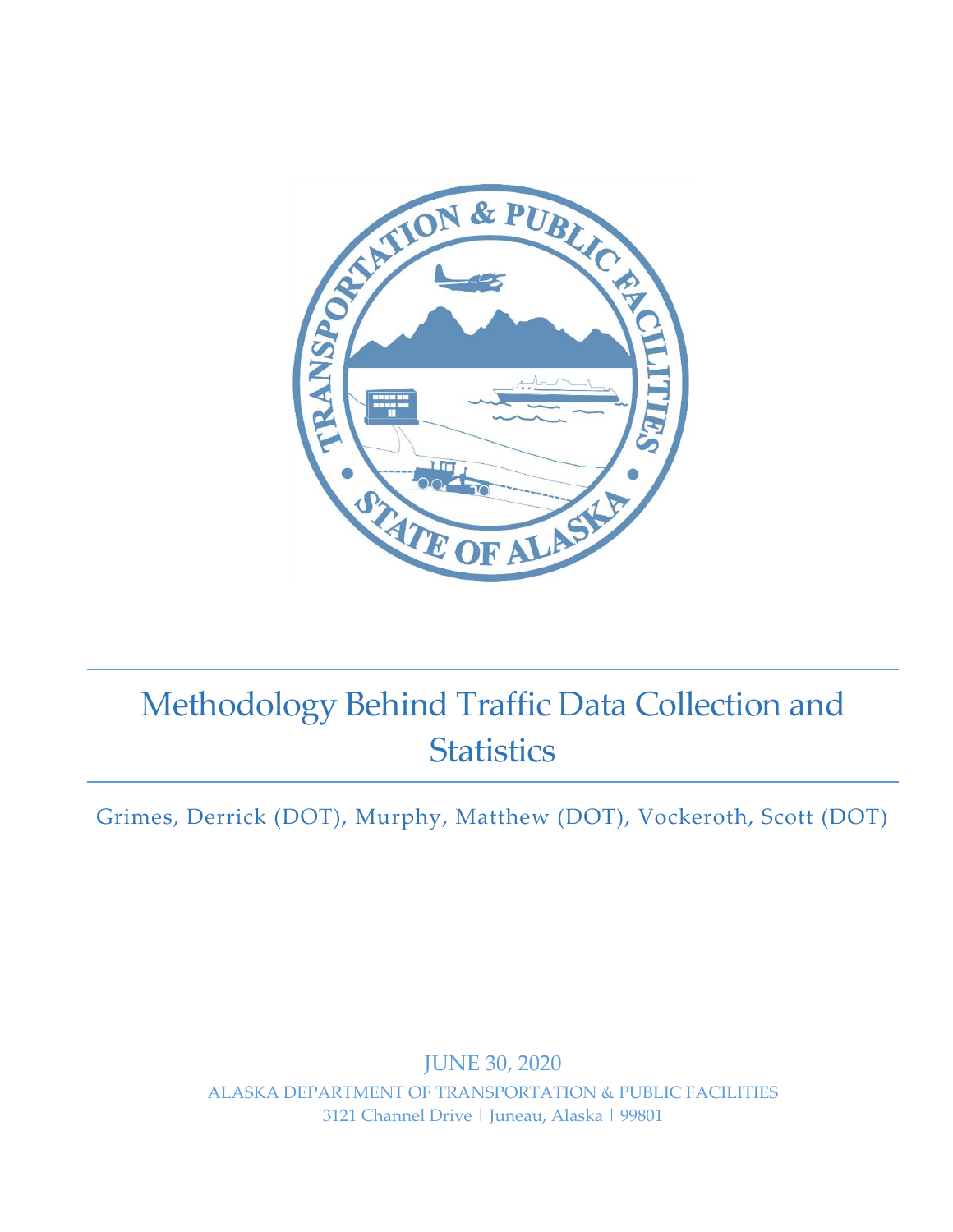

## Methodology Behind Traffic Data Collection and **Statistics**

Grimes, Derrick (DOT), Murphy, Matthew (DOT), Vockeroth, Scott (DOT)

ABSTRACT: The Department of Transportation and Public Facilities (DOT&PF) Transportation Data Program (TDP) is responsible for collecting, processing, forecasting and reporting traffic data to meet federal requirements. It is important to understand the process of data collection to accurately utilize the values produced. The two main aspects of the TDP are the short-term count program and the continuous counting program. Both programs collect vehicle volume, classification and speed data.

The short-term program consists of seven-day traffic counts spread throughout the state designed to provide an accurate coverage map of the entire network of publicly accessible roads. The continuous count program consists of traffic sensors embedded in the roadway that provide year round data on a limited section of the network. Seasonal and axle factors are collected from the continuous stations, and are used to annualize the short-term counts to produce traffic statistics meeting federal requirements and complete plans for future highway programs and financing.

#### **INTRODUCTION**

The traffic collection responsibilities of the TDP are a primary duty of three individual Field Offices. The Anchorage Field Office (AFO) is responsible for the collection of data in the Central Region that includes Anchorage, Wasilla, the Kenai Peninsula, etc.. Fairbanks Field Office (FFO) is responsible for the Northern Region that includes Fairbanks, Valdez, Prudhoe, Tok, Cantwell, etc. Juneau Field Office (JFO) is responsible for the South Coast Region that includes Juneau, Ketchikan, Kodiak, etc.

The sheer size and remoteness of the road network presents a challenge to collecting traffic in Alaska. There are approximately 17,000 miles of public roads spread out over 663,000 square miles. Not all of Alaska's communities are interconnected via a contiguous road network, many communities are only accessible via the Alaska Marine Highway System or air service. The environment impacts the ability to collect short term counts and results in an extremely short field season of May through September. The limited collection period combined with the highly seasonal variation in traffic highlights the importance of a statistical process to obtain annualized values.

Traffic data collected is used to meet Federal Highway Administration (FHWA) reporting requirements for the annual Highway Performance Monitoring System (HPMS), Travel Monitoring Analysis System (TMAS), [Traffic Volume](https://www.fhwa.dot.gov/policyinformation/travel_monitoring/tvt.cfm)  [Trends \(TVT\) report](https://www.fhwa.dot.gov/policyinformation/travel_monitoring/tvt.cfm) and the Certified Public Road Mileage (CPRM)[, Conditions and Performance Report](https://www.fhwa.dot.gov/policy/23cpr/) to Congress and impacts the apportionment received by the State of Alaska. At the state and local levels traffic data is primarily

used in project nomination, project design and to assist other sections during decision-making.

#### **EXECUTED METHODS OF COLLECTION**

**Short Term Counting Program-** The TDP collects approximately 1700 short term (ST) counts annually. Depending on location the counts can be set on a 1- 6 year rotation. These counts are set on the roadway to collect data for a full seven days.

The two main components of the ST program are pneumatic hose counts, and temporary inductance loop counts. Pneumatic hose counts are performed with a pneumatic tube (rubber hose) that is stretched across the lanes of traffic and fastened to each shoulder. One end of the hose is connected to a traffic counter. As vehicles pass over the hose, the impact of the axles is detected, counted and stored in the counter.

Inductance loop are sensors buried beneath the roadway and act as metal detectors to record vehicle traffic as it crosses the sensor. They are connected to a counter in a small cabinet on the roadside.

**Continuous Counting Program-** The State of Alaska has approximately 130 continuous counting stations (CCS). These stations collect data 24 hours a day, 365 days a year, providing a temporal view of what is currently happening around the state.

TDP utilizes different combinations of in-road sensors such as piezoelectric strips and/or inductance counts and nonintrusive devices such radar detection for collection at these sites. These sensors are terminated in a cabinet with both electricity and communications enabling remote download of data for the field offices.